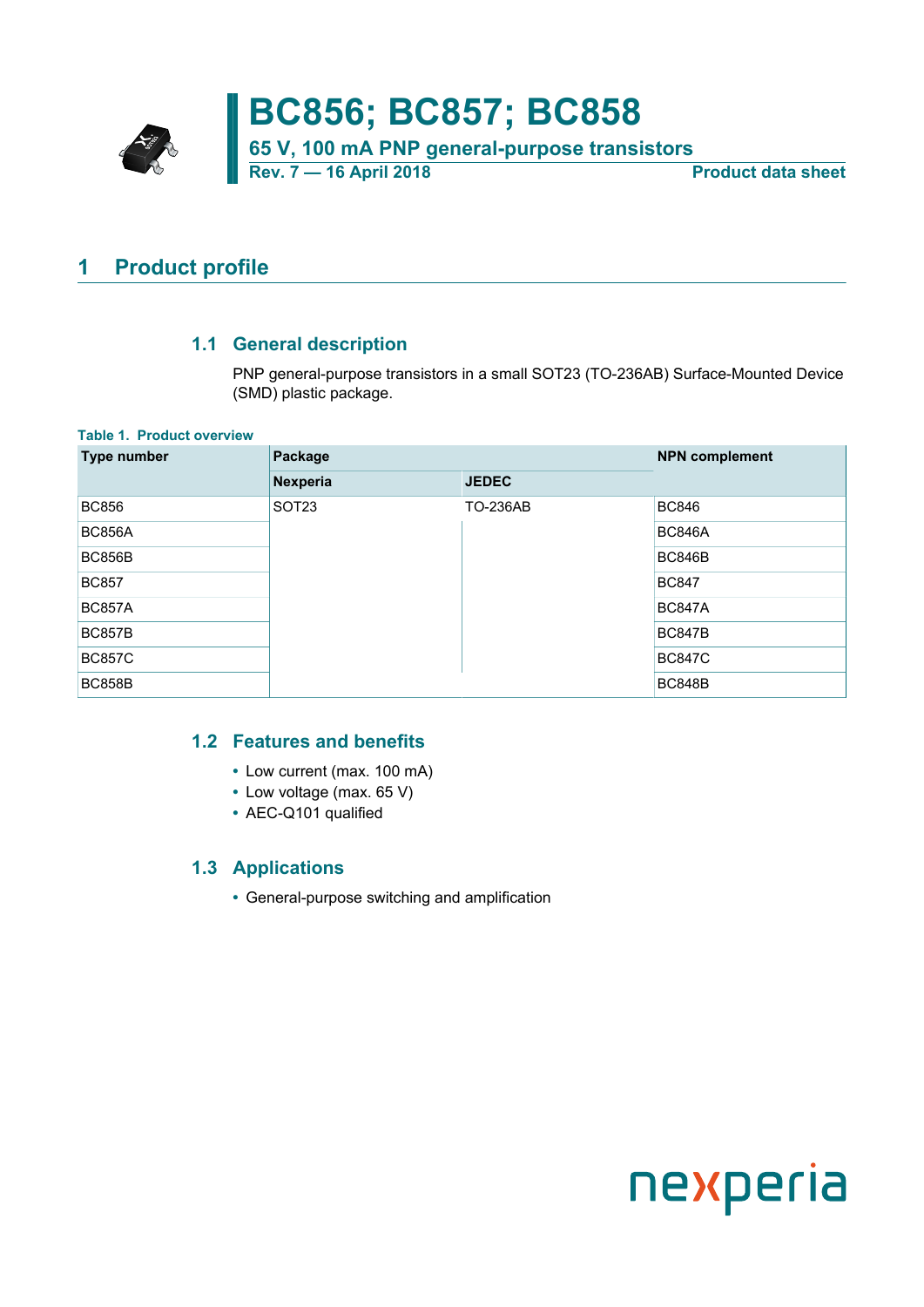**65 V, 100 mA PNP general-purpose transistors**

## <span id="page-1-0"></span>**1.4 Quick reference data**

### **Table 2. Quick reference data**

*Tamb = 25 °C unless otherwise specified.*

| Symbol           | <b>Parameter</b>          | <b>Conditions</b>              | Min                      | <b>Typ</b>               | <b>Max</b> | <b>Unit</b>    |
|------------------|---------------------------|--------------------------------|--------------------------|--------------------------|------------|----------------|
| V <sub>CEO</sub> | collector-emitter voltage | open base                      |                          |                          |            |                |
|                  | <b>BC856</b>              |                                |                          | ۰                        | -65        | ٧              |
|                  | <b>BC857</b>              |                                | $\overline{\phantom{a}}$ | ۰                        | -45        | V              |
|                  | <b>BC858B</b>             |                                | $\overline{\phantom{0}}$ |                          | $-30$      | V              |
| $I_{\rm C}$      | collector current         |                                | $\blacksquare$           |                          | $-100$     | mA             |
| $I_{CM}$         | peak collector current    |                                | $\overline{\phantom{a}}$ | $\overline{\phantom{a}}$ | $-200$     | m <sub>A</sub> |
| $h_{FE}$         | DC current gain           | $V_{CE}$ = -5 V; $I_C$ = -2 mA |                          |                          |            |                |
|                  | <b>BC856</b>              |                                | 125                      |                          | 475        |                |
|                  | <b>BC857</b>              |                                | 125                      | $\overline{\phantom{a}}$ | 800        | $\blacksquare$ |
|                  | <b>BC856A; BC857A</b>     |                                | 125                      | $\overline{\phantom{a}}$ | 250        | $\blacksquare$ |
|                  | BC856; BC857B; BC858B     |                                | 220                      | $\overline{\phantom{a}}$ | 475        |                |
|                  | <b>BC857C</b>             |                                | 420                      | $\overline{\phantom{a}}$ | 800        | $\blacksquare$ |

## <span id="page-1-1"></span>**2 Pinning information**

### **Table 3. Pinning information**

| Pin            | Symbol | <b>Description</b> | <b>Simplified outline</b> | <b>Graphic symbol</b> |
|----------------|--------|--------------------|---------------------------|-----------------------|
|                | B      | base               |                           |                       |
| $\overline{2}$ | E      | emitter            |                           | C                     |
| Ι3             | C      | collector          |                           | B<br>sym132           |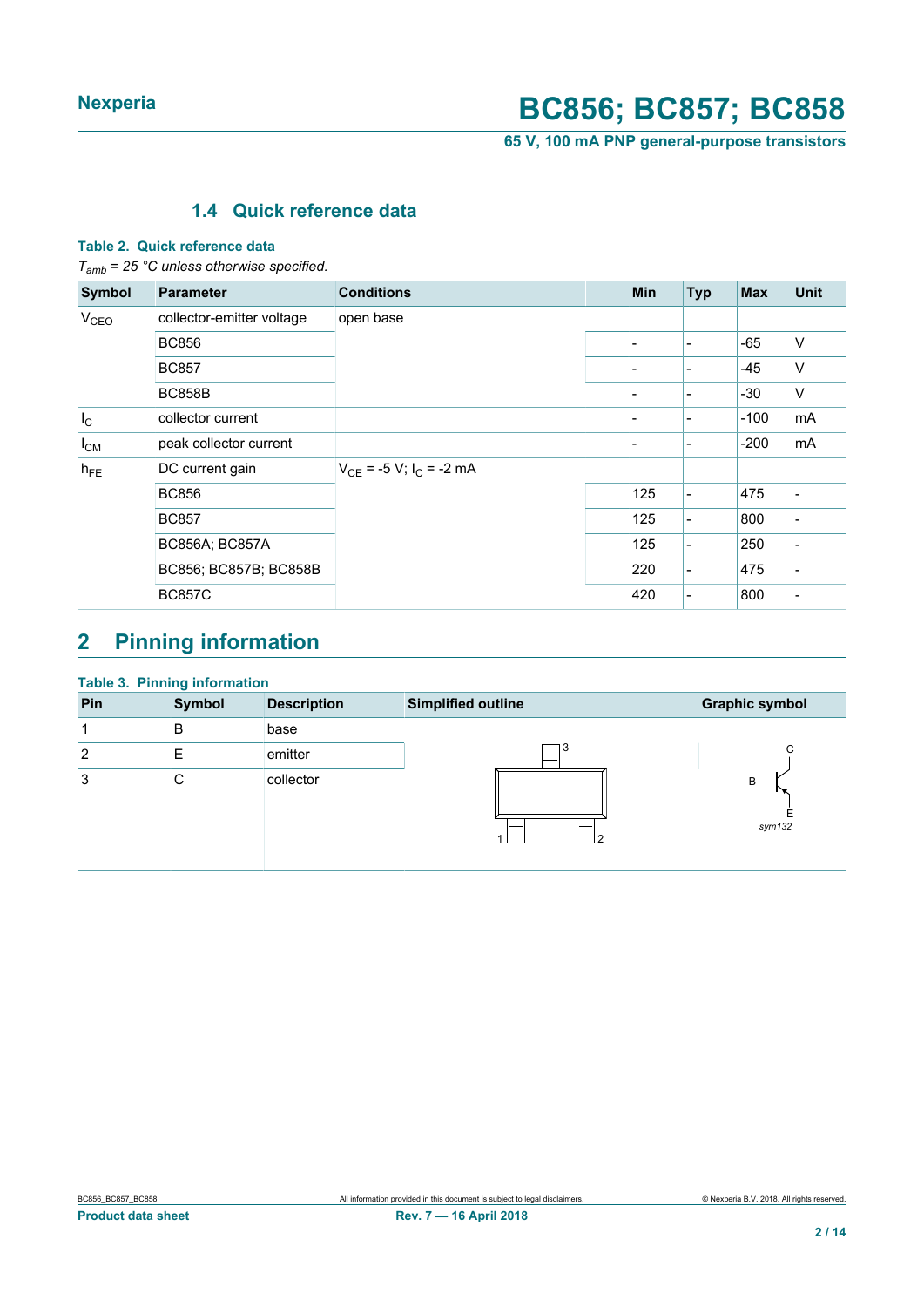## <span id="page-2-1"></span><span id="page-2-0"></span>**3 Ordering information**

| <b>Table 4. Ordering information</b> |                 |                                          |                   |  |  |  |  |
|--------------------------------------|-----------------|------------------------------------------|-------------------|--|--|--|--|
| Type number                          | Package         |                                          |                   |  |  |  |  |
|                                      | <b>Name</b>     | <b>Description</b>                       | <b>Version</b>    |  |  |  |  |
| <b>BC856</b>                         | <b>TO-236AB</b> | Plastic surface-mounted package; 3 leads | SOT <sub>23</sub> |  |  |  |  |
| <b>BC856A</b>                        |                 |                                          |                   |  |  |  |  |
| <b>BC856B</b>                        |                 |                                          |                   |  |  |  |  |
| <b>BC857</b>                         |                 |                                          |                   |  |  |  |  |
| <b>BC857A</b>                        |                 |                                          |                   |  |  |  |  |
| <b>BC857B</b>                        |                 |                                          |                   |  |  |  |  |
| <b>BC857C</b>                        |                 |                                          |                   |  |  |  |  |
| <b>BC858B</b>                        |                 |                                          |                   |  |  |  |  |

## <span id="page-2-2"></span>**4 Marking**

| <b>Table 5. Marking codes</b> |  |                      |  |  |  |
|-------------------------------|--|----------------------|--|--|--|
| <b>Type number</b>            |  | <b>Marking code</b>  |  |  |  |
| <b>BC856</b>                  |  | $\overline{[1]}$ 3D% |  |  |  |
| <b>BC856A</b>                 |  | $11$ 3A%             |  |  |  |
| <b>BC856B</b>                 |  | $11$ 3B%             |  |  |  |
| <b>BC857</b>                  |  | $11$ 3H%             |  |  |  |
| <b>BC857A</b>                 |  | $^{[1]}$ 3E%         |  |  |  |
| <b>BC857B</b>                 |  | $1^{11}$ 3F%         |  |  |  |
| <b>BC857C</b>                 |  | $1^{11}$ 3G%         |  |  |  |
| <b>BC858B</b>                 |  | $^{[1]}$ 3K%         |  |  |  |

[1] % = placeholder for manufacturing site code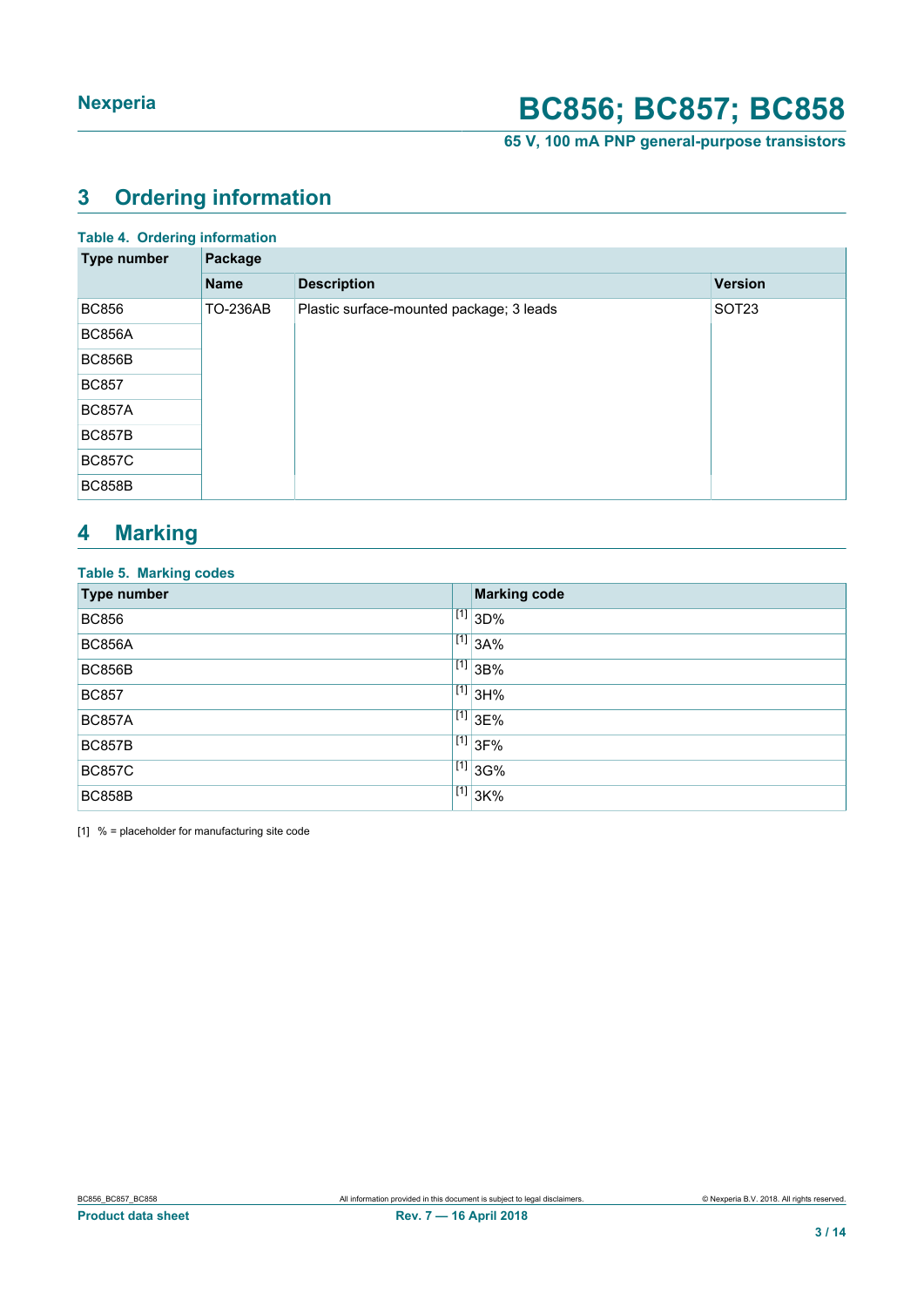## <span id="page-3-1"></span><span id="page-3-0"></span>**5 Limiting values**

### **Table 6. Limiting values**

*In accordance with the Absolute Maximum Rating System (IEC 60134).*

| <b>Symbol</b>               | <b>Parameter</b>          | <b>Conditions</b> |     | Min                      | <b>Max</b> | <b>Unit</b>       |
|-----------------------------|---------------------------|-------------------|-----|--------------------------|------------|-------------------|
| V <sub>CBO</sub>            | collector-base voltage    | open emitter      |     |                          |            |                   |
|                             | <b>BC856</b>              |                   |     | $\overline{a}$           | $-80$      | V                 |
|                             | <b>BC857</b>              |                   |     |                          | $-50$      | V                 |
|                             | <b>BC858B</b>             |                   |     |                          | $-30$      | V                 |
| V <sub>CEO</sub>            | collector-emitter voltage | open base         |     |                          |            |                   |
|                             | <b>BC856</b>              |                   |     |                          | $-65$      | V                 |
|                             | <b>BC857</b>              |                   |     | ۳                        | $-45$      | V                 |
|                             | <b>BC858B</b>             |                   |     | $\overline{\phantom{a}}$ | $-30$      | V                 |
| V <sub>EBO</sub>            | emitter-base voltage      | open collector    |     |                          | -5         | V                 |
| $I_{\rm C}$                 | collector current         |                   |     |                          | $-100$     | mA                |
| $I_{CM}$                    | peak collector current    |                   |     |                          | $-200$     | mA                |
| <b>I</b> <sub>BM</sub>      | peak base current         |                   |     |                          | $-200$     | mA                |
| $P_{\text{tot}}$            | total power dissipation   | $T_{amb}$ ≤ 25 °C | [1] |                          | 250        | mW                |
| $T_j$                       | junction temperature      |                   |     |                          | 150        | $^{\circ}C$       |
| $\mathsf{T}_{\mathsf{amb}}$ | ambient temperature       |                   |     | $-65$                    | 150        | $^{\circ}{\rm C}$ |
| $\mathsf{T}_{\textsf{stg}}$ | storage temperature       |                   |     | $-65$                    | 150        | $^{\circ}{\rm C}$ |

[1] Device mounted on an FR4 Printed-Circuit-Board (PCB); single-sided copper; tin-plated and standard footprint.

## <span id="page-3-2"></span>**6 Thermal characteristics**

## **Table 7. Thermal characteristics**

| Symbol        | Parameter                                      | <b>Conditions</b> |       | Min | <b>Typ</b> | <b>Max</b> | Unit |
|---------------|------------------------------------------------|-------------------|-------|-----|------------|------------|------|
| $R_{th(i-a)}$ | thermal resistance from junction<br>to ambient | l in free air     | $[1]$ |     | -          | 500        | K/W  |

[1] Device mounted on an FR4 PCB; single-sided copper; tin-plated and standard footprint.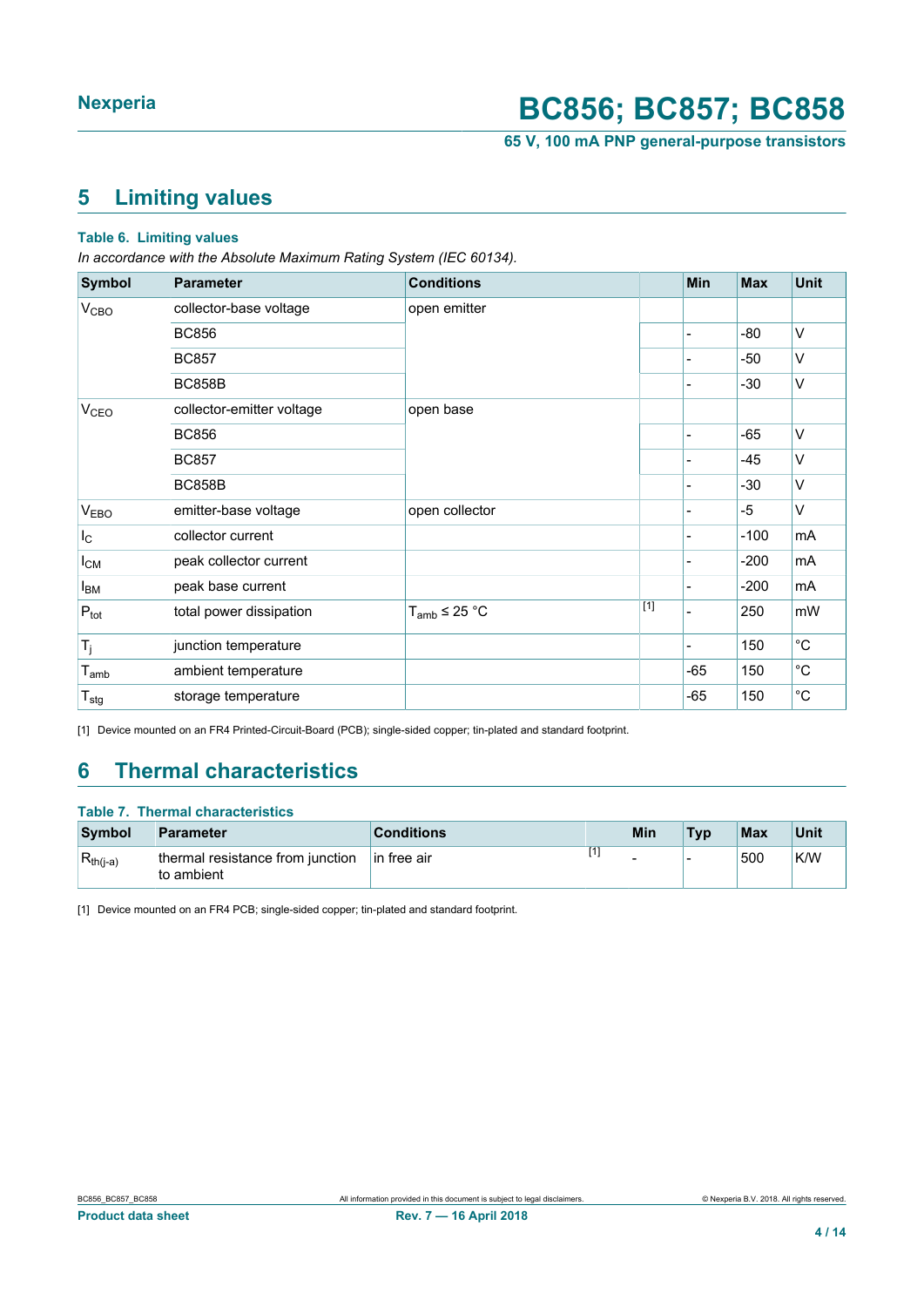**65 V, 100 mA PNP general-purpose transistors**

## <span id="page-4-1"></span><span id="page-4-0"></span>**7 Characteristics**

### **Table 8. Characteristics**

*Tamb = 25 °C unless otherwise specified.*

| <b>Symbol</b>      | <b>Parameter</b>                 | <b>Conditions</b>                                                                           |       | <b>Min</b>     | <b>Typ</b>               | <b>Max</b>               | <b>Unit</b> |
|--------------------|----------------------------------|---------------------------------------------------------------------------------------------|-------|----------------|--------------------------|--------------------------|-------------|
| I <sub>CBO</sub>   | collector-base                   | $V_{CB}$ = -30 V; $I_F$ = 0                                                                 |       |                | $-1$                     | $-15$                    | nA          |
|                    | cut-off current                  | $V_{CB}$ = -30 V; $I_E$ = 0; T <sub>i</sub> = 150 °C                                        |       |                | $\overline{\phantom{a}}$ | $-4$                     | μA          |
| <b>IEBO</b>        | emitter-base<br>cut-off current  | $V_{FB}$ = -5 V; $I_C$ = 0                                                                  |       |                |                          | $-100$                   | nA          |
| $h_{FE}$           | DC current gain                  |                                                                                             |       |                |                          |                          |             |
|                    | <b>BC856</b>                     | $V_{CF}$ = -5 V; $I_C$ = -2 mA                                                              |       | 125            | $\blacksquare$           | 475                      |             |
|                    | <b>BC857</b>                     |                                                                                             |       | 125            | $\overline{\phantom{a}}$ | 800                      |             |
|                    | <b>BC856A; BC857A</b>            |                                                                                             |       | 125            | $\blacksquare$           | 250                      |             |
|                    | BC856B; BC857B;<br><b>BC858B</b> |                                                                                             |       | 220            | $\frac{1}{2}$            | 475                      |             |
|                    | <b>BC857C</b>                    |                                                                                             |       | 420            | $\frac{1}{2}$            | 800                      |             |
| $V_{CEsat}$        | collector-emitter                | $I_C$ = -10 mA; $I_B$ = -0.5 mA                                                             |       | $\overline{a}$ | $-75$                    | $-300$                   | mV          |
|                    | saturation voltage               | $I_C$ = -100 mA; $I_R$ = -5 mA                                                              | $[1]$ | $\overline{a}$ | $-250$                   | $-650$                   | mV          |
| $V_{\text{BEsat}}$ | base-emitter saturation          | $I_C$ = -10 mA; $I_B$ = -0.5 mA                                                             |       |                | $-700$                   | $\overline{\phantom{0}}$ | mV          |
|                    | voltage                          | $I_C$ = -100 mA; $I_B$ = -5 mA                                                              | [1]   |                | $-850$                   | $\overline{\phantom{a}}$ | mV          |
| $V_{BE}$           | base-emitter voltage             | $V_{CE}$ = -5 V; $I_C$ = -2 mA                                                              |       | $-600$         | $-650$                   | $-750$                   | mV          |
|                    |                                  | $V_{CE}$ = -5 V; $I_C$ = -10 mA                                                             |       | $\overline{a}$ | $\overline{\phantom{a}}$ | $-820$                   | mV          |
| $f_T$              | transition frequency             | $V_{CF}$ = -5 V; $I_C$ = -10 mA; f = 100 MHz                                                |       | 100            | $\blacksquare$           |                          | <b>MHz</b>  |
| $\mathrm{C_{c}}$   | collector capacitance            | $V_{CB}$ = -10 V; $I_E$ = $I_e$ = 0 A; f = 1 MHz                                            |       | $\overline{a}$ | 4.5                      | $\overline{\phantom{a}}$ | pF          |
| $\mathsf{F}$       | noise figure                     | $I_C$ = -200 µA; $V_{CE}$ = -5 V; R <sub>S</sub> = 2 k $\Omega$ ; f<br>$= 1$ kHz: B = 200Hz |       |                | $\overline{2}$           | 10                       | dB          |

[1] pulsed;  $t_p \le 300$  μs;  $\delta \le 0.02$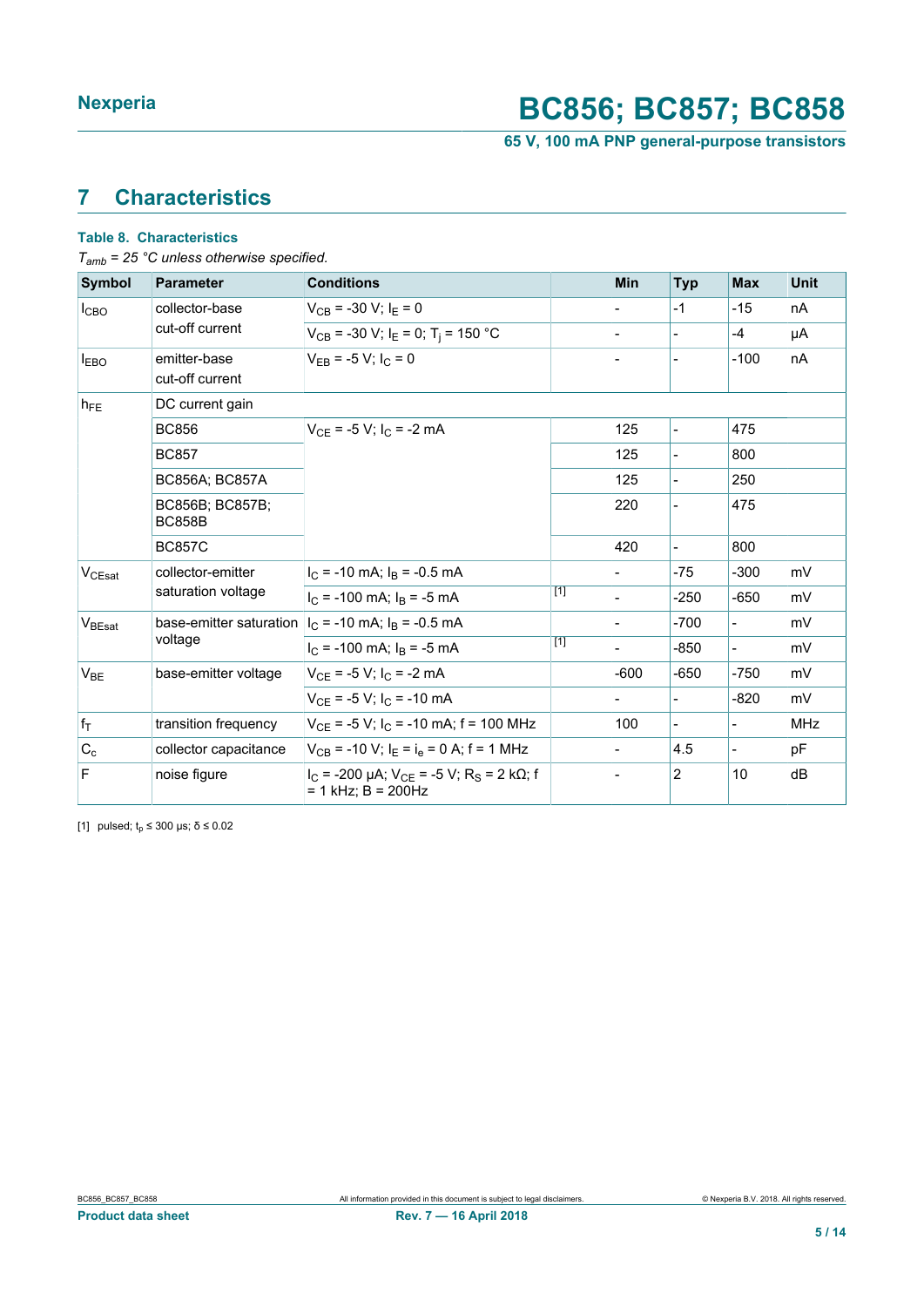**65 V, 100 mA PNP general-purpose transistors**

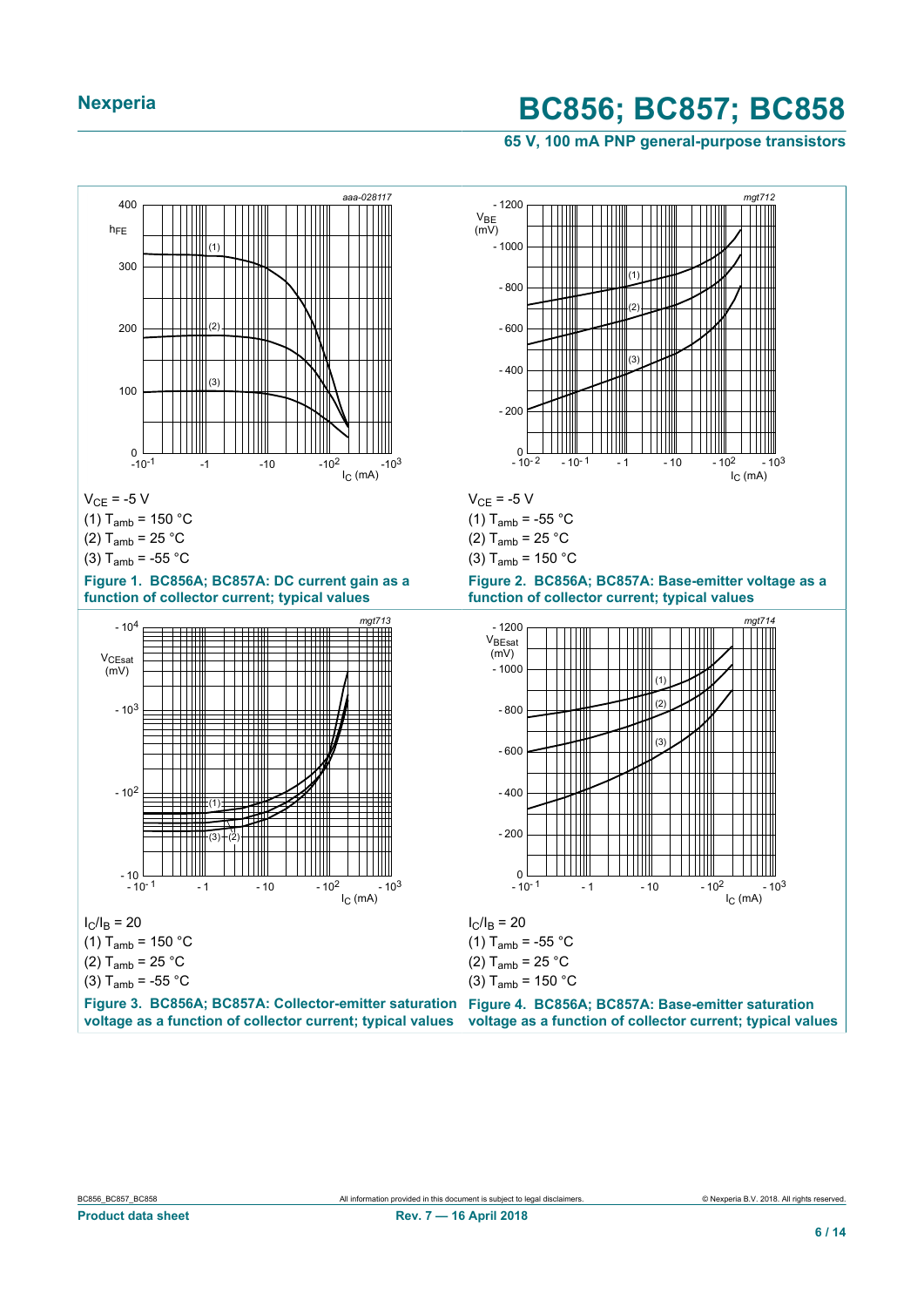**65 V, 100 mA PNP general-purpose transistors**

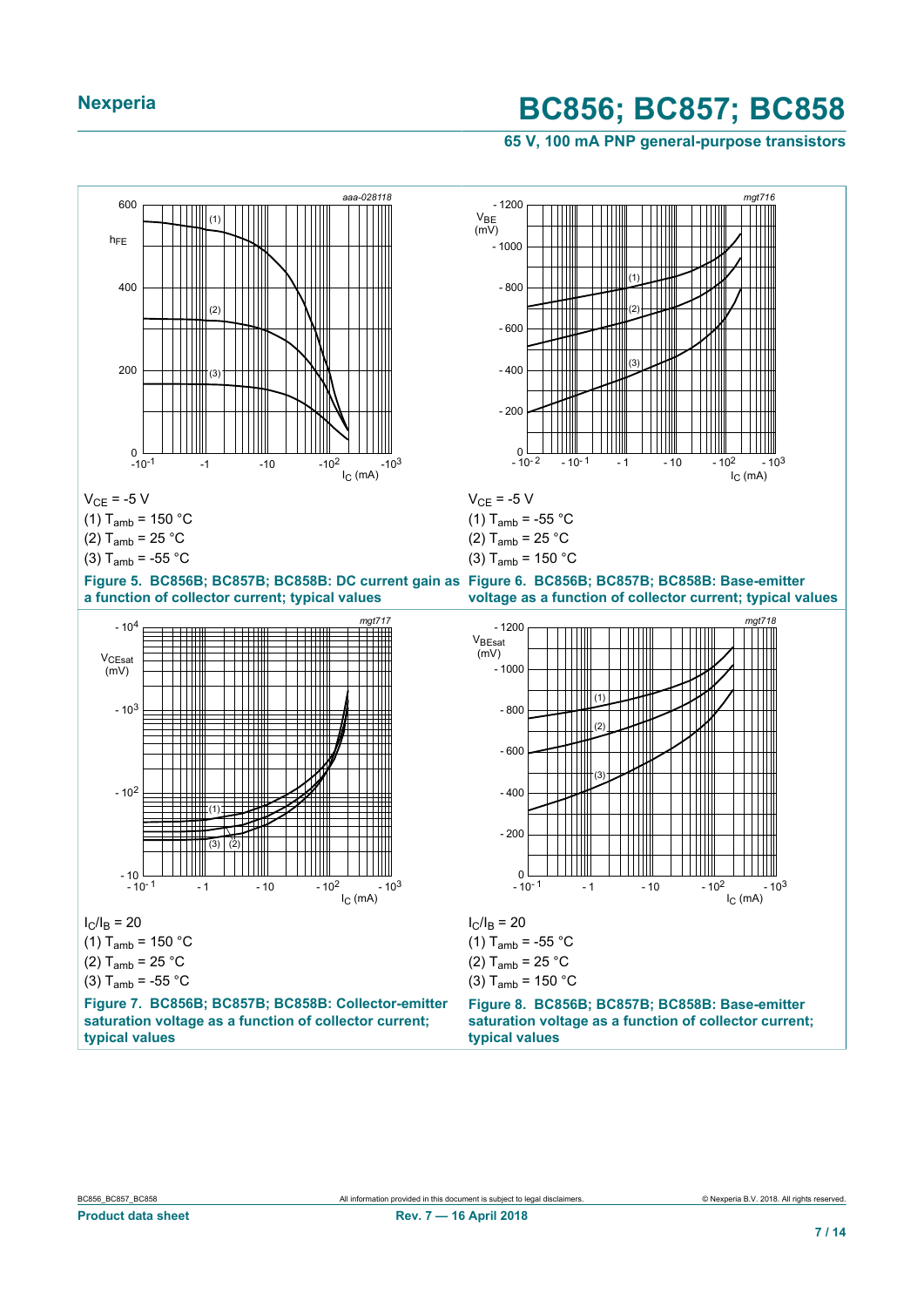**65 V, 100 mA PNP general-purpose transistors**

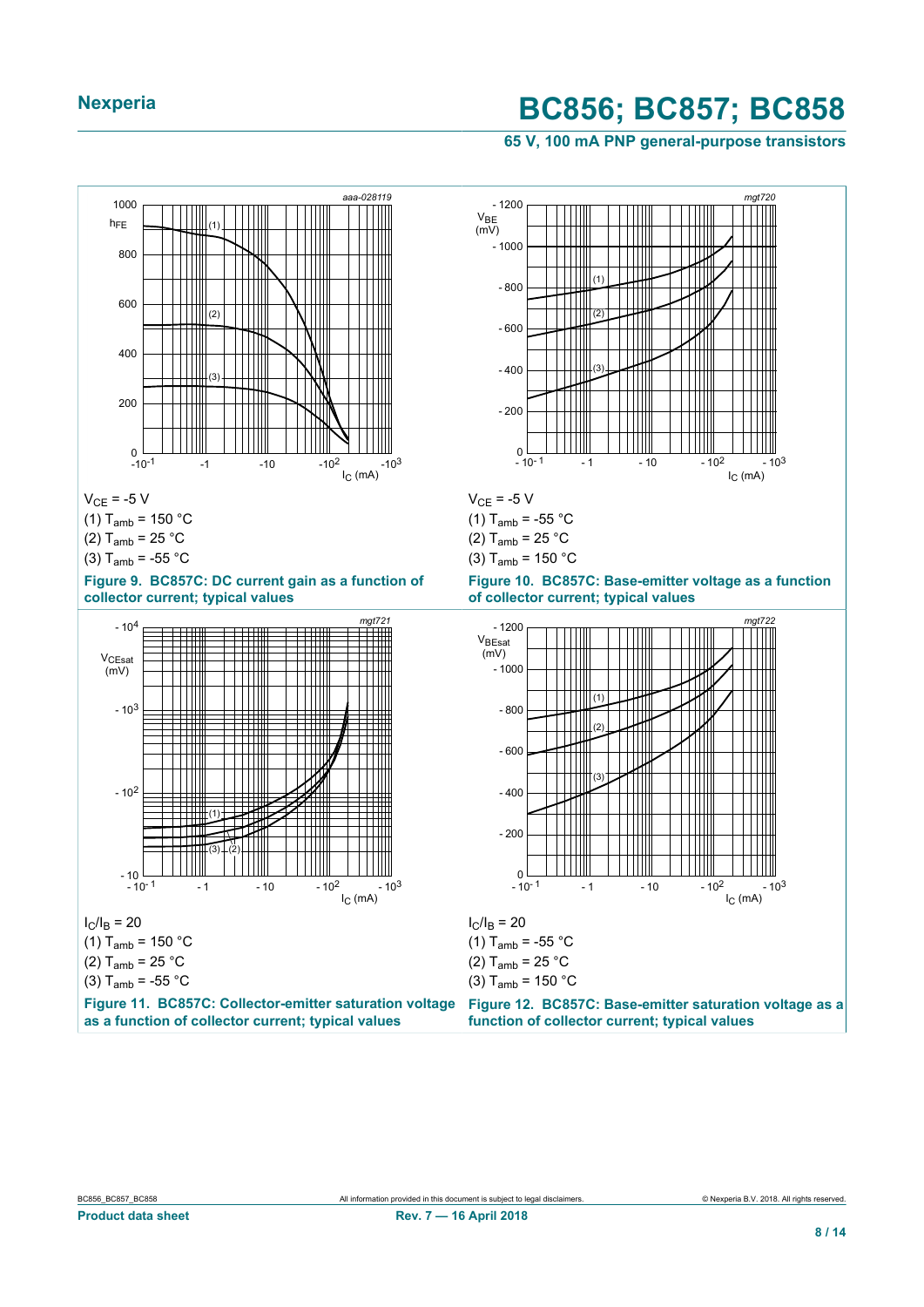## <span id="page-8-0"></span>**8 Test information**

## **8.1 Quality information**

<span id="page-8-1"></span>This product has been qualified in accordance with the Automotive Electronics Council (AEC) standard Q101 - Stress test qualification for discrete semiconductors, and is suitable for use in automotive applications.

## <span id="page-8-2"></span>**9 Package outline**

### **Table 9. Package outline**

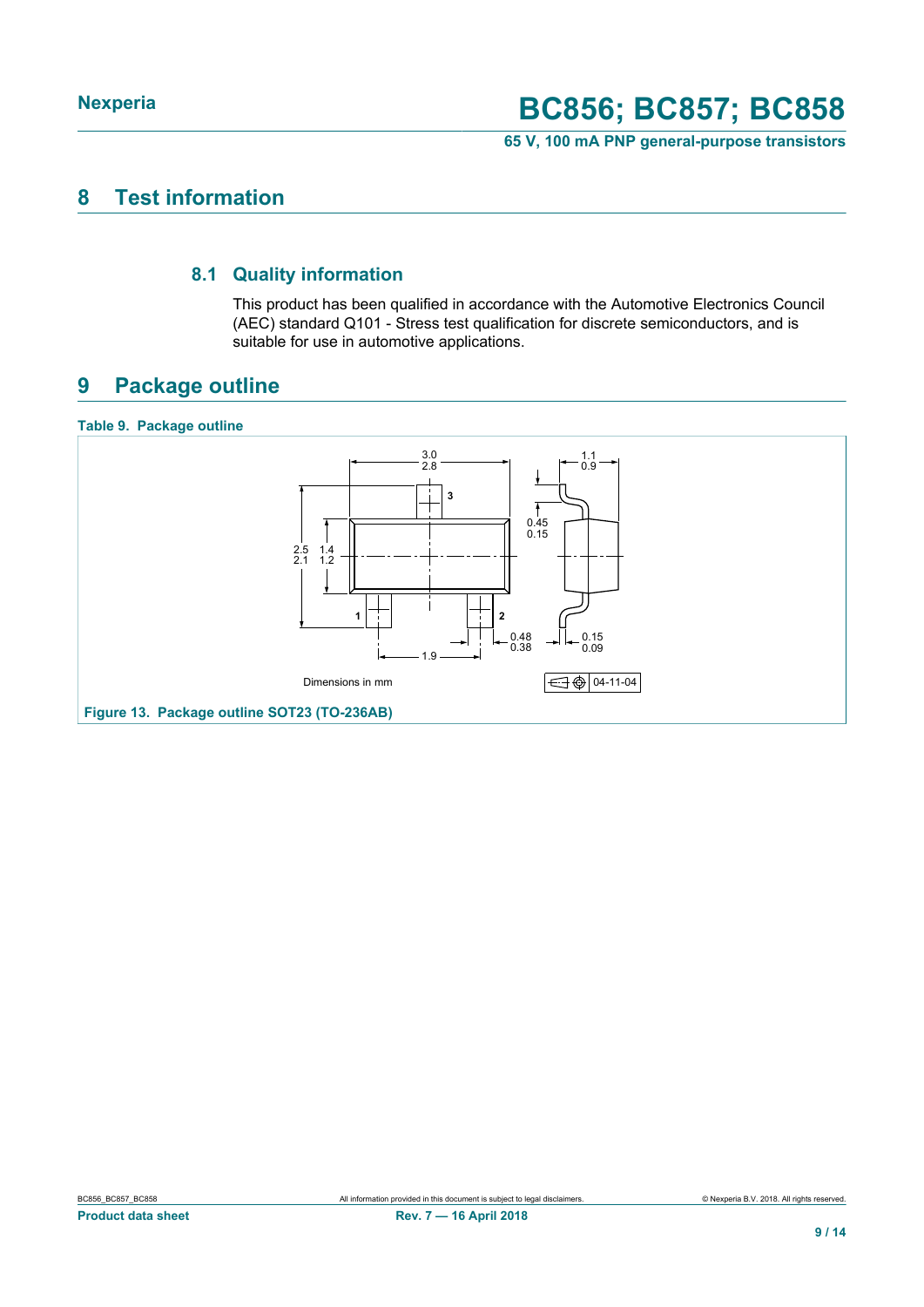**65 V, 100 mA PNP general-purpose transistors**

## <span id="page-9-0"></span>**10 Soldering**

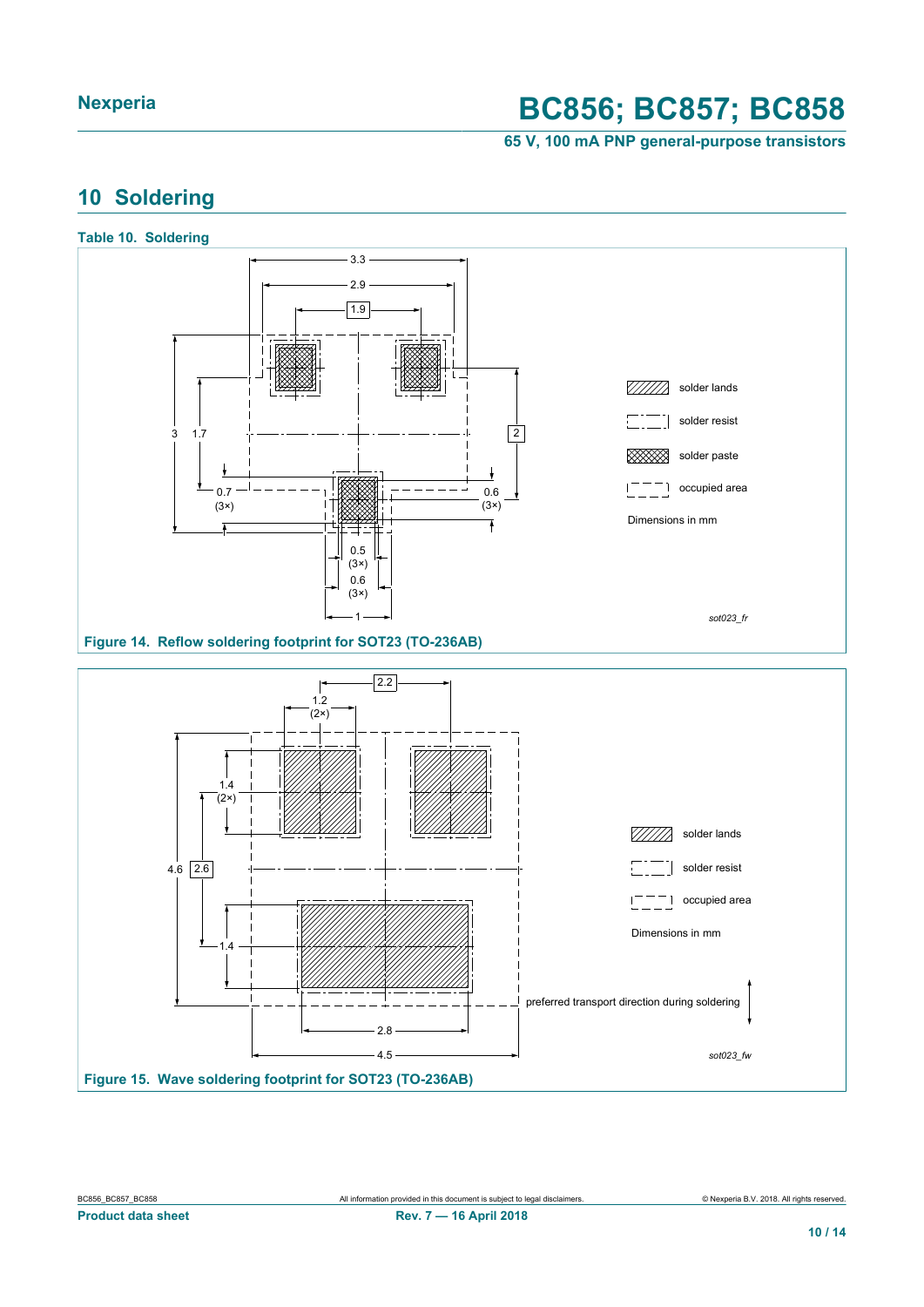## <span id="page-10-0"></span>**11 Revision history**

| <b>Table 11. Revision history</b> |                                                              |                                                                                                                      |                      |                                                                                                                                                                                                |  |  |  |
|-----------------------------------|--------------------------------------------------------------|----------------------------------------------------------------------------------------------------------------------|----------------------|------------------------------------------------------------------------------------------------------------------------------------------------------------------------------------------------|--|--|--|
| Document ID                       | Release date                                                 | Data sheet status                                                                                                    | <b>Change notice</b> | <b>Supersedes</b>                                                                                                                                                                              |  |  |  |
| BC856 BC857 BC858 v.7             | 20180416                                                     | Product data sheet                                                                                                   |                      | BC856 BC857 BC858 v.6                                                                                                                                                                          |  |  |  |
| Modifications:                    | Nexperia.<br>are corrected.<br>• Quick reference data added. | • The products are AEC-Q101 qualified.<br>• Legal texts have been adapted to the new company name where appropriate. |                      | • The format of this data sheet has been redesigned to comply with the identity guidelines of<br>• General description, pinning information, ordering information, marking and characteristics |  |  |  |
| BC856 BC857 BC858 v.6             | 20040106                                                     | Product data sheet                                                                                                   |                      | BC856 BC857 BC858 v.5                                                                                                                                                                          |  |  |  |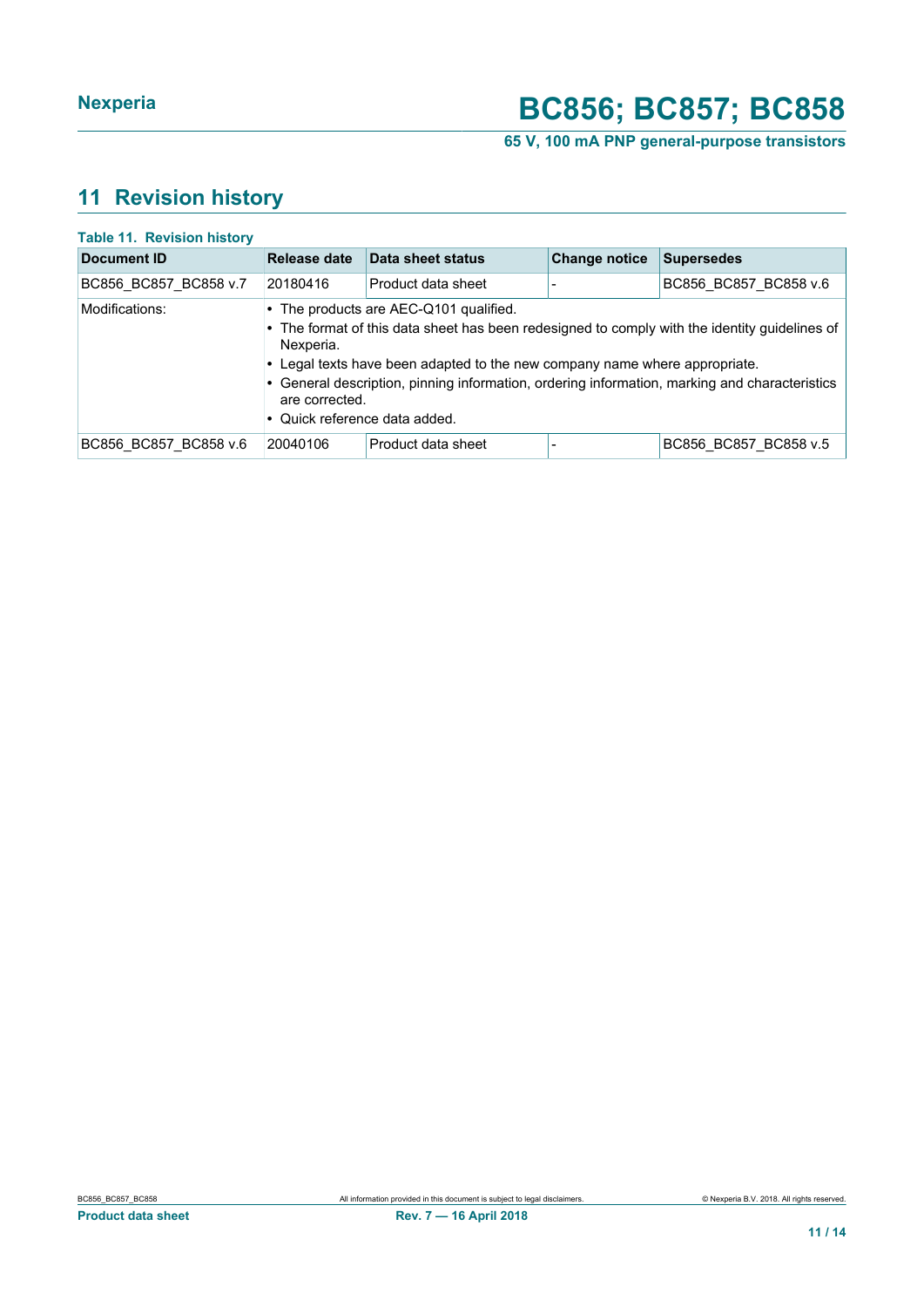## <span id="page-11-0"></span>**12 Legal information**

## **12.1 Data sheet status**

| Document status <sup>[1][2]</sup> | Product status <sup>[3]</sup> | <b>Definition</b>                                                                        |
|-----------------------------------|-------------------------------|------------------------------------------------------------------------------------------|
| Objective [short] data sheet      | Development                   | This document contains data from the objective specification for product<br>development. |
| Preliminary [short] data sheet    | Qualification                 | This document contains data from the preliminary specification.                          |
| Product [short] data sheet        | Production                    | This document contains the product specification.                                        |

[1] Please consult the most recently issued document before initiating or completing a design.

[2] The term 'short data sheet' is explained in section "Definitions".<br>[3] The product status of device(s) described in this document may [3] The product status of device(s) described in this document may have changed since this document was published and may differ in case of multiple devices. The latest product status information is available on the Internet at URL http://www.nexperia.com.

## **12.2 Definitions**

**Draft** — The document is a draft version only. The content is still under internal review and subject to formal approval, which may result in modifications or additions. Nexperia does not give any representations or warranties as to the accuracy or completeness of information included herein and shall have no liability for the consequences of use of such information.

**Short data sheet** — A short data sheet is an extract from a full data sheet with the same product type number(s) and title. A short data sheet is intended for quick reference only and should not be relied upon to contain detailed and full information. For detailed and full information see the relevant full data sheet, which is available on request via the local Nexperia sales office. In case of any inconsistency or conflict with the short data sheet, the full data sheet shall prevail.

**Product specification** — The information and data provided in a Product data sheet shall define the specification of the product as agreed between Nexperia and its customer, unless Nexperia and customer have explicitly agreed otherwise in writing. In no event however, shall an agreement be valid in which the Nexperia product is deemed to offer functions and qualities beyond those described in the Product data sheet.

## **12.3 Disclaimers**

**Limited warranty and liability** — Information in this document is believed to be accurate and reliable. However, Nexperia does not give any representations or warranties, expressed or implied, as to the accuracy or completeness of such information and shall have no liability for the consequences of use of such information. Nexperia takes no responsibility for the content in this document if provided by an information source outside of Nexperia. In no event shall Nexperia be liable for any indirect, incidental, punitive, special or consequential damages (including - without limitation lost profits, lost savings, business interruption, costs related to the removal or replacement of any products or rework charges) whether or not such damages are based on tort (including negligence), warranty, breach of contract or any other legal theory. Notwithstanding any damages that customer might incur for any reason whatsoever, Nexperia's aggregate and cumulative liability towards customer for the products described herein shall be limited in accordance with the Terms and conditions of commercial sale of Nexperia.

**Right to make changes** — Nexperia reserves the right to make changes to information published in this document, including without limitation specifications and product descriptions, at any time and without notice. This document supersedes and replaces all information supplied prior to the publication hereof.

**Applications** — Applications that are described herein for any of these products are for illustrative purposes only. Nexperia makes no representation or warranty that such applications will be suitable for the specified use without further testing or modification. Customers are responsible for the design and operation of their applications and products using Nexperia products, and Nexperia accepts no liability for any assistance with applications or customer product design. It is customer's sole responsibility to determine whether the Nexperia product is suitable and fit for the customer's applications and products planned, as well as for the planned application and use of customer's third party customer(s). Customers should provide appropriate design and operating safeguards to minimize the risks associated with their applications and products. Nexperia does not accept any liability related to any default, damage, costs or problem which is based on any weakness or default in the customer's applications or products, or the application or use by customer's third party customer(s). Customer is responsible for doing all necessary testing for the customer's applications and products using Nexperia products in order to avoid a default of the applications and the products or of the application or use by customer's third party customer(s). Nexperia does not accept any liability in this respect.

**Limiting values** — Stress above one or more limiting values (as defined in the Absolute Maximum Ratings System of IEC 60134) will cause permanent damage to the device. Limiting values are stress ratings only and (proper) operation of the device at these or any other conditions above those given in the Recommended operating conditions section (if present) or the Characteristics sections of this document is not warranted. Constant or repeated exposure to limiting values will permanently and irreversibly affect the quality and reliability of the device.

**Terms and conditions of commercial sale** — Nexperia products are sold subject to the general terms and conditions of commercial sale, as published at http://www.nexperia.com/profile/terms, unless otherwise agreed in a valid written individual agreement. In case an individual agreement is concluded only the terms and conditions of the respective agreement shall apply. Nexperia hereby expressly objects to applying the customer's general terms and conditions with regard to the purchase of Nexperia products by customer.

**No offer to sell or license** — Nothing in this document may be interpreted or construed as an offer to sell products that is open for acceptance or the grant, conveyance or implication of any license under any copyrights, patents or other industrial or intellectual property rights.

**Suitability for use in automotive applications** — This Nexperia product has been qualified for use in automotive applications. Unless otherwise agreed in writing, the product is not designed, authorized or warranted to be suitable for use in life support, life-critical or safety-critical systems or equipment, nor in applications where failure or malfunction of an Nexperia product can reasonably be expected to result in personal injury, death or severe property or environmental damage. Nexperia and its suppliers accept no liability for inclusion and/or use of Nexperia products in such equipment or applications and therefore such inclusion and/or use is at the customer's own risk.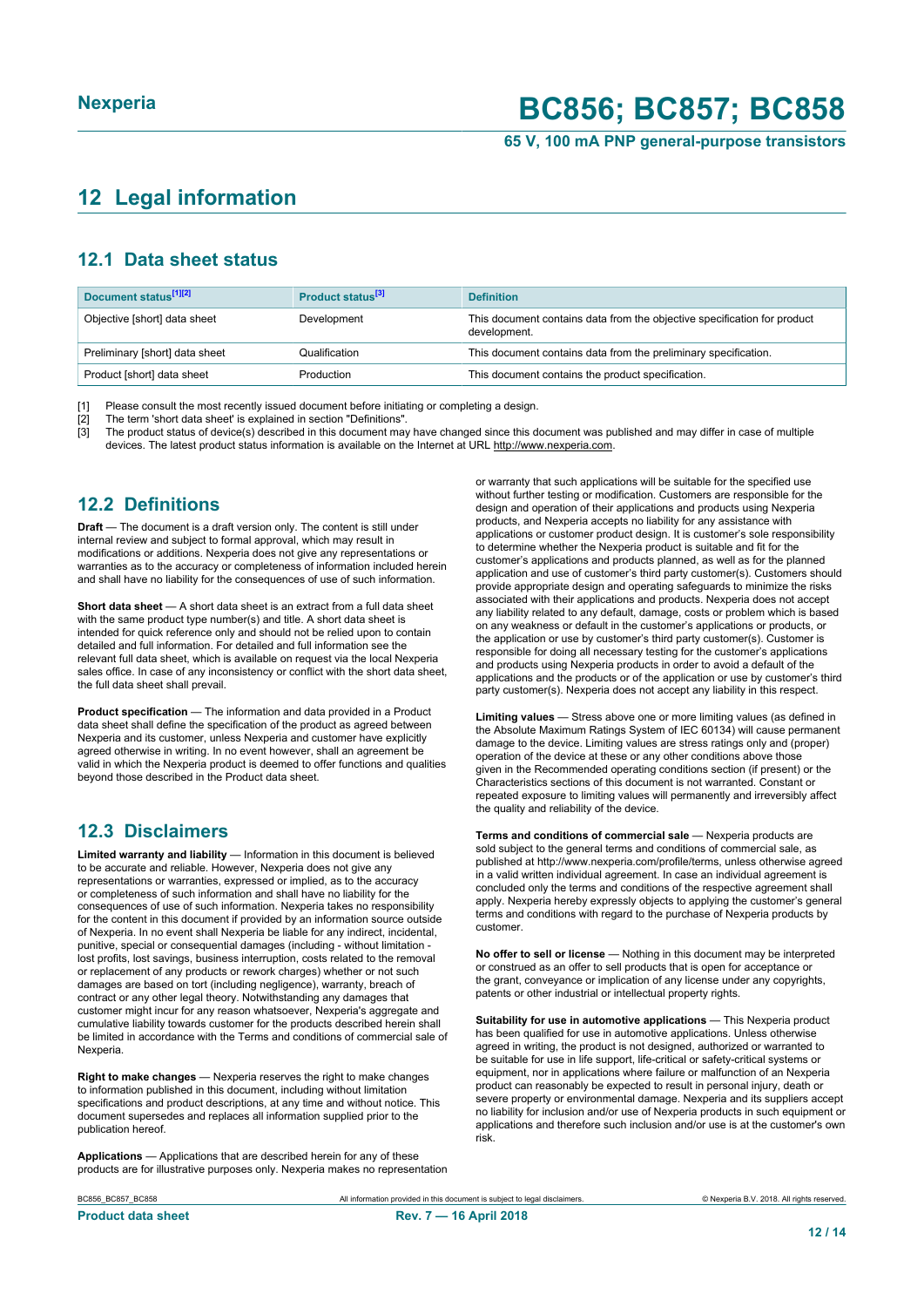## **65 V, 100 mA PNP general-purpose transistors**

**Quick reference data** — The Quick reference data is an extract of the product data given in the Limiting values and Characteristics sections of this document, and as such is not complete, exhaustive or legally binding.

**Export control** — This document as well as the item(s) described herein may be subject to export control regulations. Export might require a prior authorization from competent authorities.

**Translations** — A non-English (translated) version of a document is for reference only. The English version shall prevail in case of any discrepancy between the translated and English versions.

## **12.4 Trademarks**

Notice: All referenced brands, product names, service names and trademarks are the property of their respective owners.